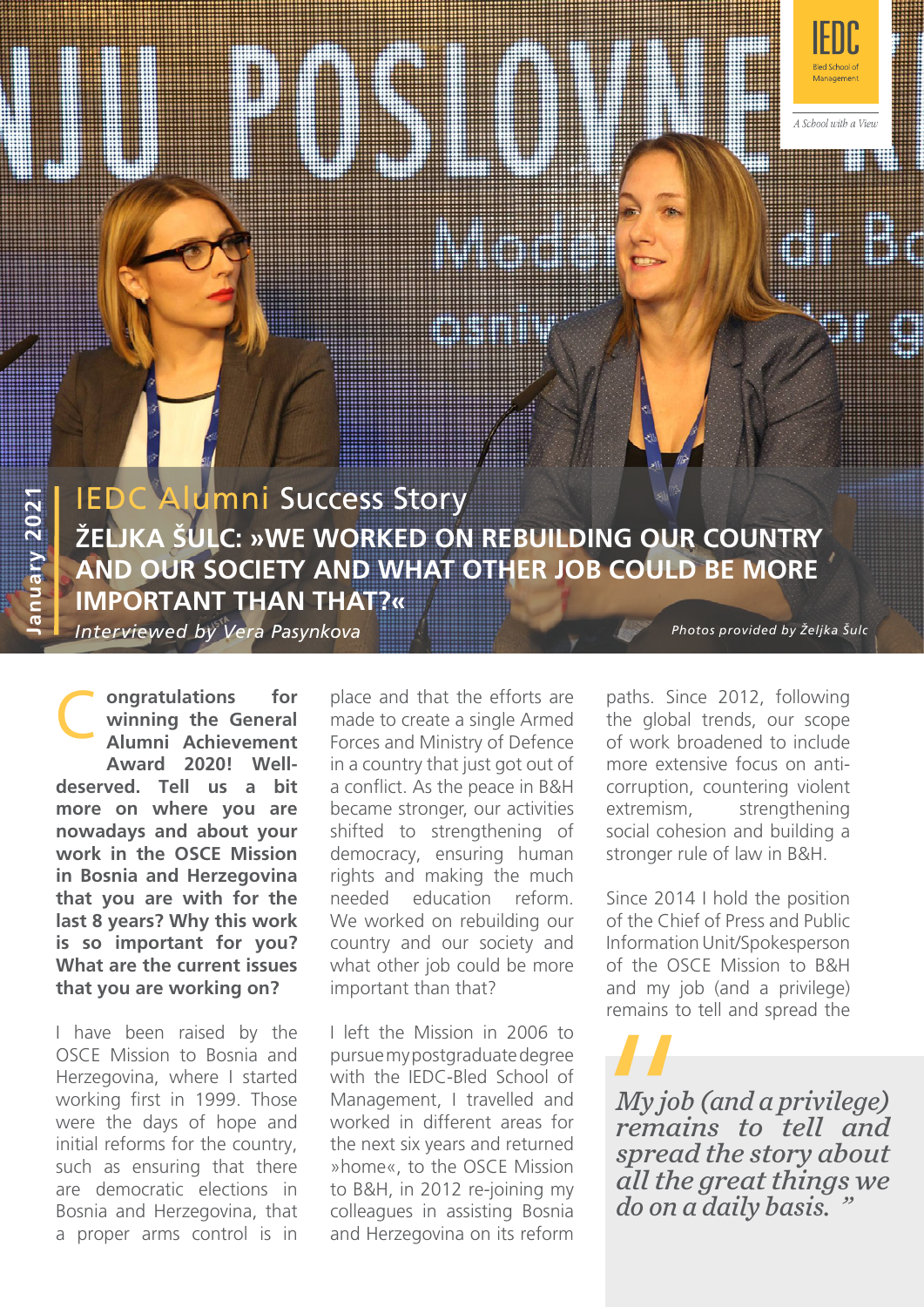story about all the great things we do on a daily basis.

**Prior to joining the OSCE, you have been combining several roles and jobs, including lecturing at the Sveučilište Hercegovina and the Atlantic Initiative. Why did you go into teaching and stopped after 5 years? Did your experience with the CEEMAN association help you in lecturing and how?**

I am a strong believer in the concept of lifelong learning. In the same manner, I believe that we also never stop teaching, with our words and deeds. Being a mom reminded me of a well-known truth – in whatever we do, we are a role model to some... So we better make it a good one.

Being privileged to run marketing and public relations division of CEEMAN – Central and East European Management Development Association allowed me to be exposed to the world class minds and practitioners of management education and to learn from them. Through work with CEEMAN and by completing my EMBA degree with the IEDC-Bled School of Management I've fallen in love with the art of management

*Being a mom reminded me of a well-known truth – in whatever we do, we are a role model to some...* Being comments of the series of the series of the series of the series of the series of the series of the series of the series of the series of the series of the series of the series of the series of the series of the seri

and leadership. I was keen on spreading the impressions and was offered an opportunity to engage in teaching at Hercegovina University, School of Political Science (my original background). It took me some time, but eventually I managed to convince them to open the Management division, where I started teaching management and marketing group of

## **to you?**

Atlantic Initiative in B&H is a security related think tank, founded by three prominent professors of the University of Sarajevo and it was an honour to accept their invitation to join them and run the project: Gender and Security Sector Reform in Bosnia and Herzegovina, conducted



subject. I am very proud of this small victory and happy that the vision still exists.

I stopped working there when I assumed the role of the Spokesperson at the OSCE Mission to B&H, since it would be very difficult to combine the extremely dynamic daily work of running the Press unit and providing quality teaching on a regular basis. However, I never stopped learning nor teaching, officially or unofficially. In my line of work I get to be mentored and a mentor on a daily basis....or at least I believe I am.

**What was the Atlantic Initiative about and your involvement in it? Why gender topics are so close**  together with the DCAF – Geneva Centre for Security Sector Governance. I didn't know much back then about the theory of gender equality, but have learned through the project about the great deal of discrimination that occurs in general and in terms of satisfying security needs of different genders: boys, girls, men, women and other genders. With a disclaimer that gender issues are not women equality issues, I'd say that I care dearly about this because I do see a glass ceiling for girls and women across the board. Research proves that women are less appointed to CEO posts, given less opportunities and very often are victims of subtle or less subtle, official or unofficial, discriminatory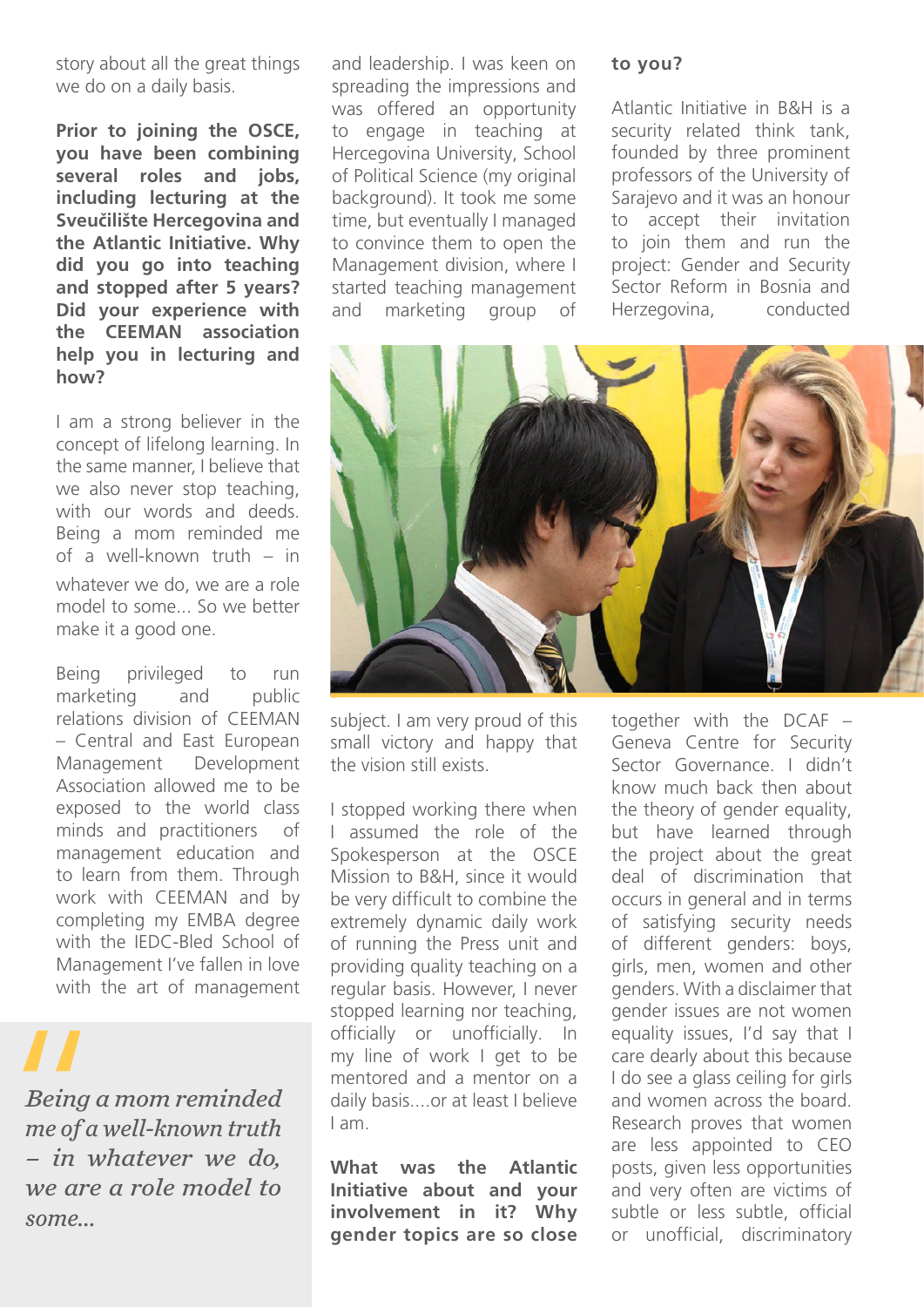practices and laws. Being a woman, living in the 21st century, by which we should have eliminated discrimination at all levels, how could I not care about the noble cause of achieving equality for all?

**At IEDC you have completed an EMBA program in 2006. What are your favourite memories from that time? Your favourite professor and why? Anything from what you learnt back then you still apply in your day-today life? Do you still keep in touch with your classmates?**

What a great life experience was the time spent with the IEDC-Bled School of Management! The best memories were created outside of school, namely in the Art cafe :), but I also loved every moment spent in the school, even when we were taught finance, a subject I still don't fully understand. :) (I am more of a soft skills type). Learning Financial management, for the first time in my life (and that was our first module too), was the biggest shock. However, I am still grateful for having an opportunity to listen to the amazing Professor Ellert. All the other professors were great, but my favourite was Professor Joe Pons because of his specific and unique style of teaching. I still remember most of the jokes from his classes and everything he ever taught me and I guess that his style of brining in humour in all we did worked best for me.

Some of the most valuable lessons for business and life I learned from Danica Purg, the Dean of the school, to whom I am ever grateful. A few of



those lessons would be: »only the best is good enough«, or that we should be beautiful inside and out, in everything we do, and that having a passion and style are some of the key ingredients to just about anything.

I am indeed in touch with many of the schoolmates and, over the years, many have grown to be part of my closest circle of friends. I look forward to every opportunity to meet them and am grateful to Iva *(\*Eibel)* first and now Manca *(\*Debeljak)* for gathering us through different alumni events and initiatives.

**Apart from the MBA and a degree in Political Science from the University of** 

**Sarajevo, you also studied international relations at the Hebrew University of Jerusalem. How come? Where you growing up in Israel? Or your childhood was sort of split between the two - B&H and Israel?**

I wish I could tell that my childhood was split between Bosnia and Herzegovina, Serbia and Israel. Instead, it was thorn or I should rather say that my childhood, even before it started, ceased to exist somewhere along the way, because of the war in B&H.

Yes, at the age of 14, I moved first for a short period to Serbia and then to Israel. I graduated from high school in Jerusalem